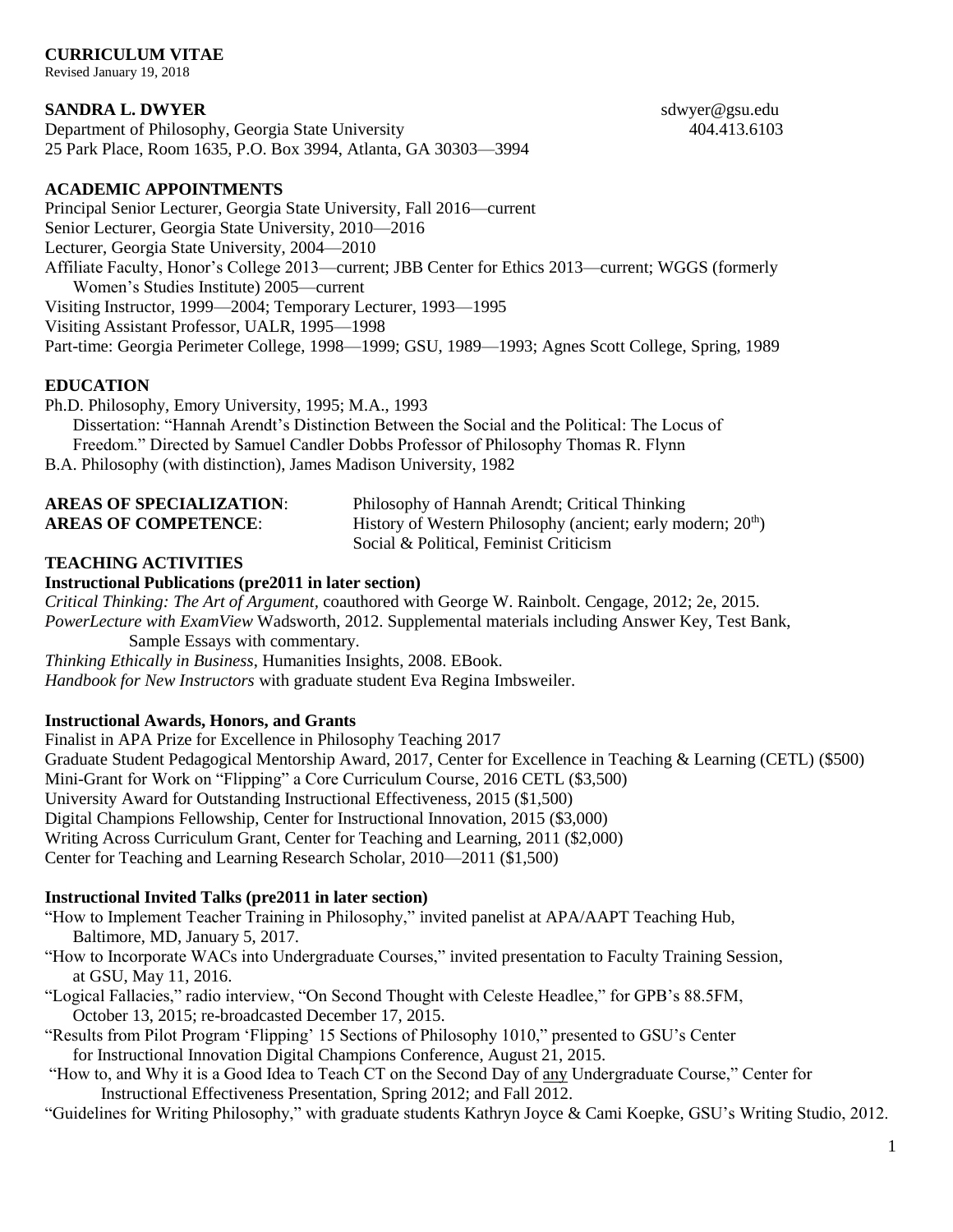"On Co-operatives and Other Nonprofit Businesses," radio interview with Brian Sherman, host of WRFG's "Progressive News Hour," 89.3 FM, January 16, 2012.

# **Courses Taught** (listed alphabetically except history courses listed by frequency)

**Undergraduate**: Arendt's Distinction Between Public and Private; Arendt's Political Theory; Biomedical Ethics, Business Ethics**;** Critical Thinking; Elementary Deductive Logic; Ethics**;** History of Western Philosophy (Early Modern, Ancient,  $20<sup>th</sup>$  century Analytic); Intro; Social & Political Philosophy; Topics in Ethics (Is there a distinction between Ethics and Morality?); "Truth, Falsity, and Lying," a CTW Seminar for Phil Majors.

**Graduate**: Arendt's Distinction between Public and Private (cross-listed grad/undergrad); Arendt's Political Theory (crosslisted grad/undergrad); Social & Political Philosophy (cross-listed grad/undergrad); Teaching Philosophy (graduate only): pedagogy and practicum, 3 course sequence.

## **Individual Student Direction**

**Honor's Theses:** Director or Co-director.

Jamie Bernhardt. "The Moral Dimensions of Arendtian Political Discourse" Completed April 2011. Amanda Mills. "Marginalized Discourse and Subjectivity in the Public Realm(s)." Completed Aug 2010. Brandie Martinez-Bedard. "Aristotle and Sankara on Causality." Completed Sp 2006.

## **MA Theses Committee Member.**

Katie Kirkland. "Feminist Aims and a TransInclusive Definition of 'Woman.'" In progress.

- Mary Margaret Donnelly. "White Feminists as Willfully Hermeneutically Ignorant: Utilizing Feminist Epistemology to Reveal Weaknesses in Academic Feminism." In progress.
- Peter Nennig. "Hegel on Language and Memory: How the Mind Can Free Itself from Given Empirical Content." In progress.

Meagan Malone. "Evaluating Feminism's Impact on Legal and Social Conceptions of Rape." Defended Spring 2017. Robert Bingle. "Agency and Resentment." Defended Spring 2016

Mandy Long. "Gender Justice and Fraser's Universal Caregiver." Defended Spring 2016.

Chevan Lindsay. "Re-Evaluating the Nietzschean PostModern Feminist." Defended Spring 2016.

Jennifer Daigle. "Moral Responsibility, Moral Address, and the Facts as We Know Them." Defended Sp 2015.

Elizabeth Dwyer. "Defending a Groups-Based Approach to Reparations." Defended Spring 2015.

Matthew Andler. "Ought Gender be Eliminated?" Defended Spring 2015.

Jacob Reisman. "Morality and The Choice Worthiness of Political Leadership in Aristotle." Defended Spring 2015.

Emily Cahill. "The Development of MetaCognitive Theories: Application of Carey's Theory of Conceptual Change." Did not defend. Graduated with nonthesis option.

Melissa Garland. "Locke and the Baseline for Comparison in Original Appropriations." In progress. Jodi Geever-Ostrowsky. "Considering A Human Right to Democracy." Defended Spring 2011.

Jessica Maynard (WGGS). "Applied Animal Behavior and Companion Species Ethics." In progress.

Maria Montello. "Rational Requirements for Moral Motivation: The Psychopath's Open Question." Defended Spring 2011.

Hayden Bui. "Dworkinian Liberalism and Gay Rights: A Defense of Same Sex Marriage." Defended Spring 2010.

- Elizabeth Sund. "Literature and the Moral Imagination: Smithean Sympathy and the Construction of Experience through Readership." Defended Spring 2010.
- Maria Gourova. "The Aesthetic Idea and the Unity of Cognitive Faculties in Kant's Aesthetics." Defended Spring 2008
- Theresa A. Creighton. "Freedom and the Ideal Republican State: Kant, Jefferson, and the Place of Individual Freedom in the Republican Constitutional State." Defended Spring 2008

Jessica Owensby-Sandifer. "Kripke, Chalmers, and the Phenomenal Quality of Pain." Defended Fall 2006.

# **Internships**.

Anita Patel. Fall 2016. Senior philosophy major interned for *The Humane League*, a 501c3 international farm animal protection organization. Student was responsible for campus organizing, distributing educational materials, holding meetings, in addition to completing research project. Student's internship led to a paid position beginning Spring 2017.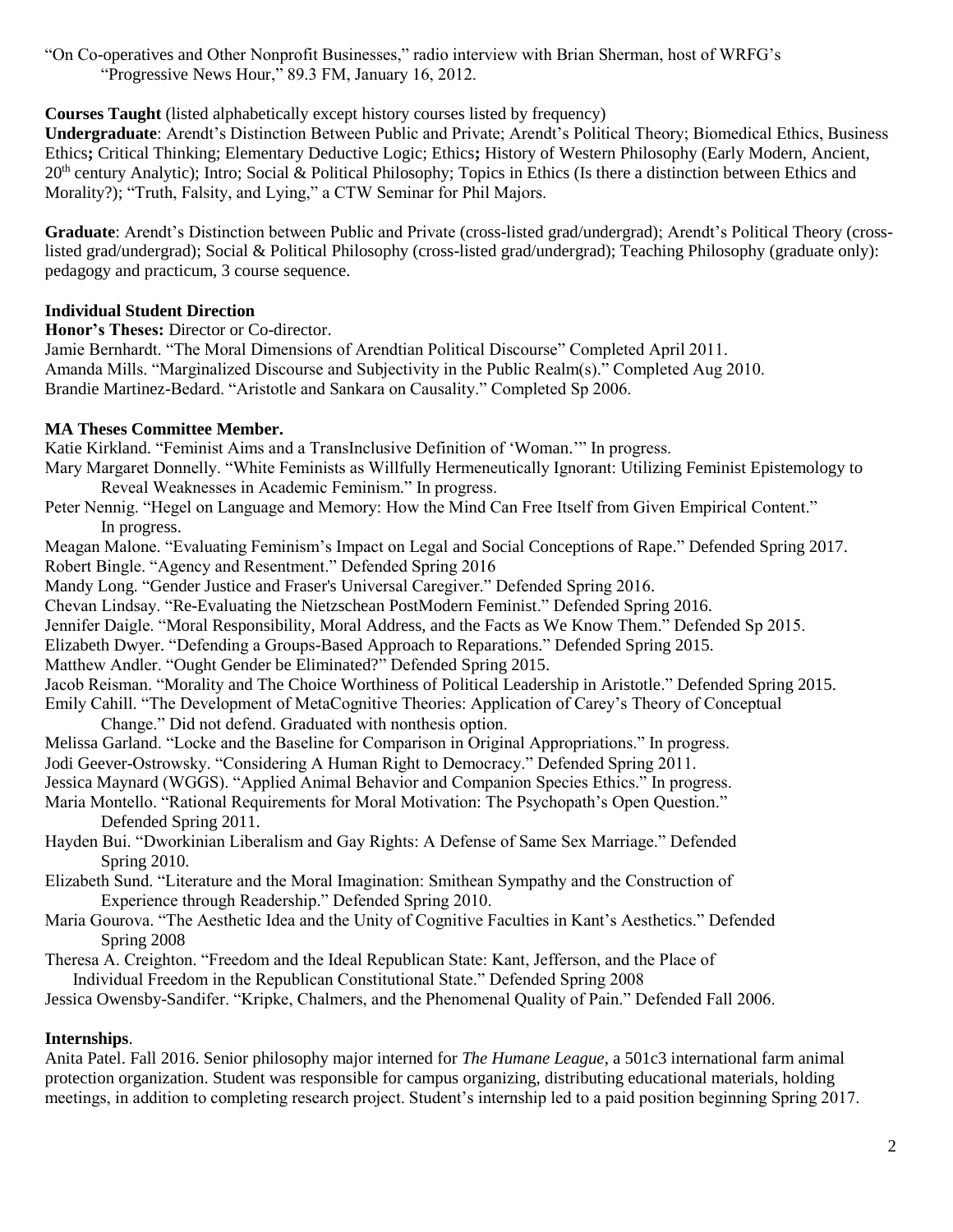# **Directed Readings**

**Graduate:** Hegel's Critique of Kant's Moral Philosophy; Schmitt's Critique of Liberal Democracy; Heteronormativity as Cultural Capital (led to prospectus for MA thesis); Teaching Business Ethics (led to three Grad students teaching Phil 3730); Feminist Ethics of Care (led to WGSS MA thesis); The "Intrinsic Good" in Selected Classics (led to MA thesis)

**Undergraduate:** Current African American Philosophy: George Yancy and Patricia Hill Collins; Arendt & Habermas on the Concept of Power**;** Arendt on Freedom; Foucault and Modern Medicine; Immigration and Open Border Policy (led to proposal for Honor's Thesis); Time and Abstract Objects (led to proposal for Honor's Thesis); Liberal v. Pluralist Feminism: Mill v. Arendt; A Constitutional Right to Healthcare; Arendt's Separation of Morality and Politics (led to Honors thesis); Place of Speech in the Public Realm (led to WSI Honors thesis); Aristotle & Sankara on Causality (led to Honors thesis); Cornell Moral Realism; Foucault and Healthcare (with an EMT medical professional); Descartes' *cogito*: argument or intuition?; The Concept of Race (Outlaw, Sartre, West, Zack).

# **SERVICE ACTIVITIES**

# **Service to Philosophy Department**

Coordinator of Graduate Teaching, Fall 2004—current Coordinator of Supplemental Instructional Leaders 2010—current Chair, Assessment Committee, Fall 2014—Fall 2017; member 2008—2010; 2017—current Co-Director (with George Rainbolt) of Project to "Flip" core course Phil 1010, 2014—current Advisor to 5 MA candidates, 2010—current; Advisor to 15 undergraduate majors, 2006—2013 Fifth year review and promotion for Senior Lecturer, Spring 2013 Three Year Lecturer Review Committee, Spring 2011 Undergrad Studies Committee, Fall 2008—2009 VI Search Committee, 2008; 2006 Library Liaison Fall 2005–Fall 2006 Triennial Chair Review committee, 2006 Critical Thinking Committee, 2002—2004 Referee for Submissions to PST Grad/UG conference Spring 2010. **Service to Other GSU Departments** NTT Promotion Committee for two candidates in English Department, 2017 Triennial Chair Review Committee, WSI (currently WGSS) director, Spring 2013 Three Year Lecturer Review Committee, Religious Studies, Spring 2011 WGSS/WSI Undergraduate Studies Committee, 2005—current WGSS/WSI Academic Program Review Self-Study Committee, Fall 2011 WGSS/WSI Assessment Committee, 2009—2014 Promotion to Senior Lecturer Committee, WSI, Spring 2010 Chair, Lecturer Policy Committee, WSI, 2005—2006 **College of Arts & Sciences** Participant in NTT Mentoring Workshop Fall 2017 Panelist for NTT Promotion Workshop Fall 2017 Panelist for NTT Instructional Faculty at New Faculty Orientation, August 19, 2015 Faculty Awards Committee Member, Spring 2012—Spring 2013 **Honors College** GSURC Undergraduate Research Faculty Reviewer Spring 2014—current Curriculum Committee, and SEI Subcommittee, Fall 2013—current **Center for Instructional Effectiveness** participant in project "A Pilot Study of Instructional Alignment in University Teaching," Michael Metzler, Principal Investigator. 2016 **Center for Instructional Innovation** participant at two workshops on Coordinating GTAs, and On Assessment Strategies for 21st Century Learning, Fall 2013 **University Writing Studio**, invited presentation with two graduate students, Kathryn Joyce and Cami Koepke, "Guides for Writing Lower-Division Philosophy Papers," Fall 2012 **WAC** (Writing Across the Curriculum) Invited Presentation to Faculty Training Session, 2016 & 2011, and Grad WAC Consultant Training Session, 2011. **Center for Teaching and Learning** seminar participant on John Dewey's educational theory, Spring, 2010.

**Early Alert** program for philosophy in conjunction with Undergrad Studies Office of Retention, pilot program,